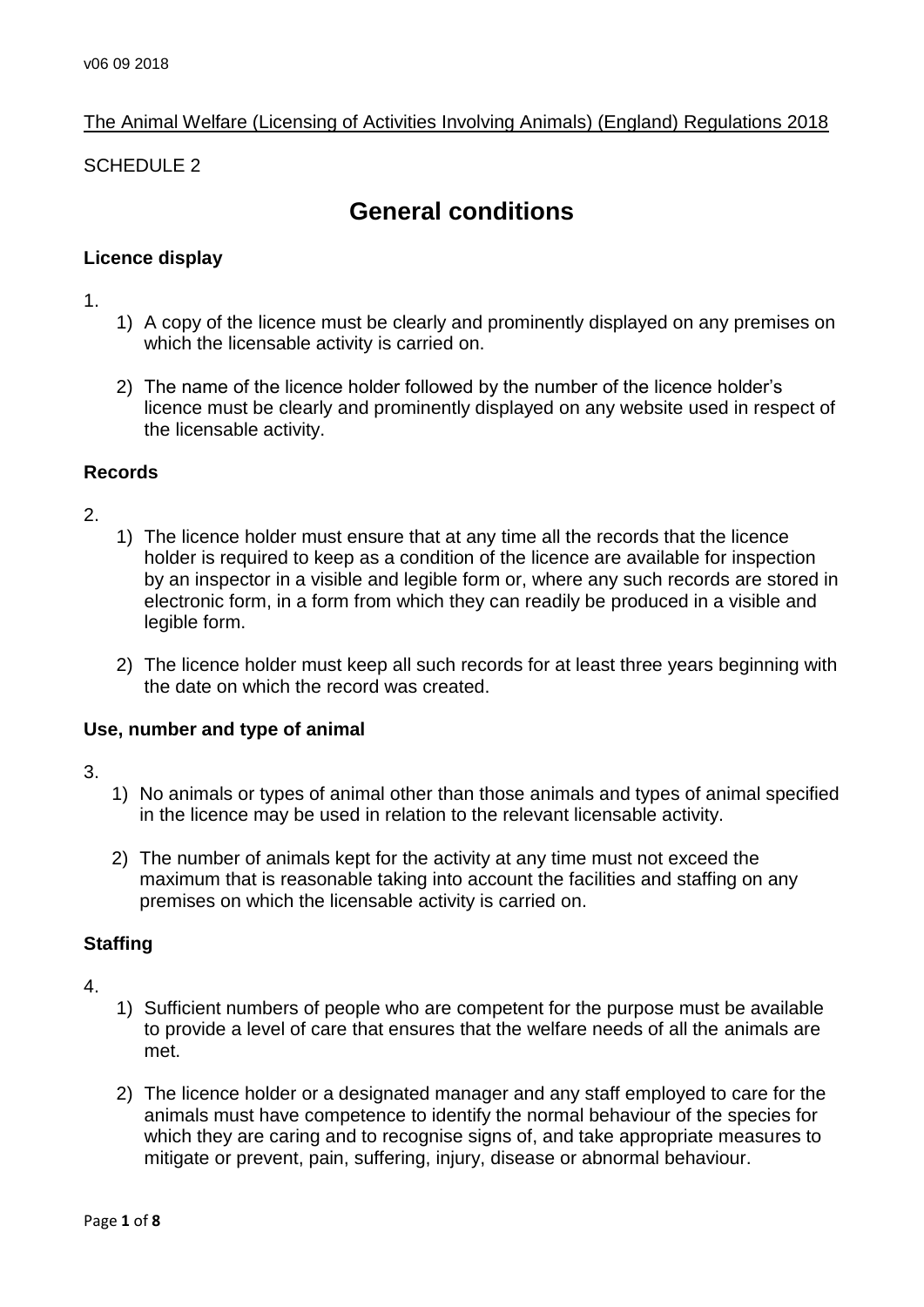3) The licence holder must provide and ensure the implementation of a written training policy for all staff.

### **Suitable environment**

- 5.
- 1) All areas, equipment and appliances to which the animals have access must present minimal risks of injury, illness and escape and must be constructed in materials that are robust, safe and durable, in a good state of repair and well maintained.
- 2) Animals must be kept at all times in an environment suitable to their species and condition (including health status and age) with respect to
	- a) their behavioural needs,
	- b) its situation, space, air quality, cleanliness and temperature,
	- c) the water quality (where relevant),
	- d) noise levels,
	- e) light levels,
	- f) ventilation.
- 3) Staff must ensure that the animals are kept clean and comfortable.
- 4) Where appropriate for the species, a toileting area and opportunities for toileting must be provided.
- 5) Procedures must be in place to ensure accommodation and any equipment within it is cleaned as often as necessary and good hygiene standards are maintained and the accommodation must be capable of being thoroughly cleaned and disinfected.
- 6) The animals must be transported and handled in a manner (including for example in relation to housing, temperature, ventilation and frequency) that protects them from pain, suffering, injury and disease.
- 7) All the animals must be easily accessible to staff and for inspection and there must be sufficient light for the staff to work effectively and observe the animals.
- 8) All resources must be provided in a way (for example as regards. frequency, location and access points) that minimises competitive behaviour or the dominance of individual animals.
- 9) The animals must not be left unattended in any situation or for any period likely to cause them distress.

# **Suitable diet**

6.

1) The animals must be provided with a suitable diet in terms of quality, quantity and frequency and any new feeds must be introduced gradually to allow the animals to adiust to them.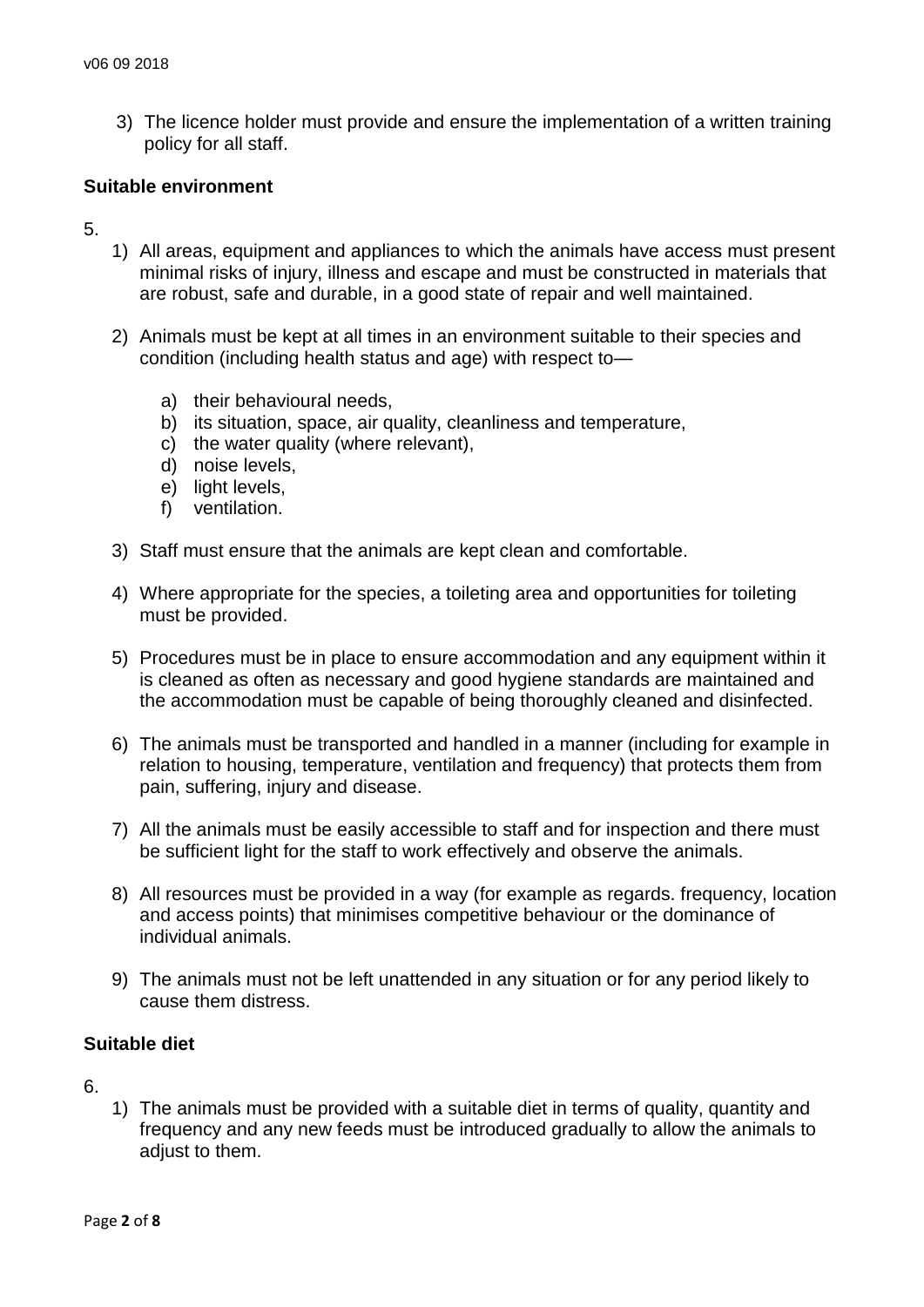- 2) Feed and (where appropriate) water intake must be monitored, and any problems recorded and addressed.
- 3) Feed and drinking water provided to the animals must be unspoilt and free from contamination.
- 4) Feed and drinking receptacles must be capable of being cleaned and disinfected, or disposable.
- 5) Constant access to fresh, clean drinking water must be provided in a suitable receptacle for the species that requires it.
- 6) Where feed is prepared on the premises on which the licensable activity is carried on, there must be hygienic facilities for its preparation, including a working surface, hot and cold running water and storage.

### **Monitoring of behaviour and training of animals**

- 7.
- 1) Active and effective environmental enrichment must be provided to the animals in inside and any outside environments.
- 2) For species whose welfare depends partly on exercise, opportunities to exercise which benefit the animals' physical and mental health must be provided, unless advice from a veterinarian suggests otherwise.
- 3) The animals' behaviour and any changes of behaviour must be monitored and advice must be sought, as appropriate and without delay, from a veterinarian or, in the case of fish, any person competent to give such advice if adverse or abnormal behaviour is detected.
- 4) Where used, training methods or equipment must not cause pain, suffering or injury.
- 5) All immature animals must be given suitable and adequate opportunities to
	- a) learn how to interact with people, their own species and other animals where such interaction benefits their welfare, and
	- b) become habituated to noises, objects and activities in their environment.

### **Animal handling and interactions**

8.

- 1) All people responsible for the care of the animals must be competent in the appropriate handling of each animal to protect it from pain, suffering, injury or disease.
- 2) The animals must be kept separately or in suitable compatible social groups appropriate to the species and individual animals and no animals from a social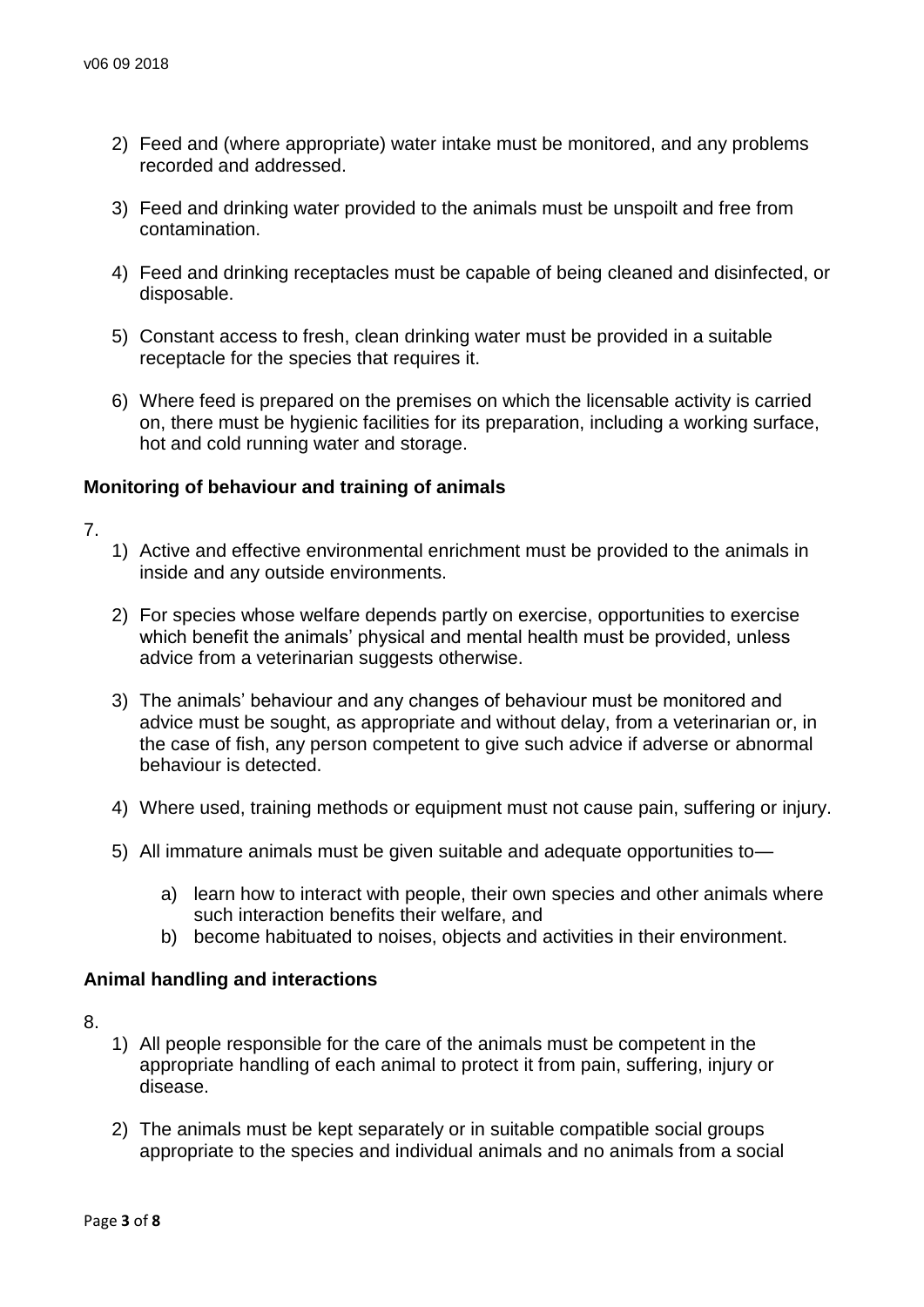species may be isolated or separated from others of their species for any longer than is necessary.

3) The animals must have at least daily opportunities to interact with people where such interaction benefits their welfare.

#### **Protection from pain, suffering, injury and disease**

- 9.
- 1) Written procedures must
	- a) be in place and implemented covering
		- i. feeding regimes,
		- ii. cleaning regimes,
		- iii. transportation,
		- iv. the prevention of, and control of the spread of, disease,
		- v. monitoring and ensuring the health and welfare of all the animals,
		- vi. the death or escape of an animal (including the storage of carcasses);
	- b) be in place covering the care of the animals following the suspension or revocation of the licence or during and following an emergency.
- 2) All people responsible for the care of the animals must be made fully aware of these procedures.
- 3) Appropriate isolation, in separate self-contained facilities, must be available for the care of sick, injured or potentially infectious animals.
- 4) All reasonable precautions must be taken to prevent and control the spread among the animals and people of infectious diseases, pathogens and parasites.
- 5) All excreta and soiled bedding for disposal must be stored and disposed of in a hygienic manner and in accordance with any relevant legislation.
- 6) Sick or injured animals must receive prompt attention from a veterinarian or, in the case of fish, an appropriately competent person and the advice of that veterinarian or, in the case of fish, that competent person must be followed.
- 7) Where necessary, animals must receive preventative treatment by an appropriately competent person.
- 8) The licence holder must register with a veterinarian with an appropriate level of experience in the health and welfare requirements of any animals specified in the licence and the contact details of that veterinarian must be readily available to all staff on the premises on which the licensable activity is carried on.
- 9) Prescribed medicines must be stored safely and securely to safeguard against unauthorised access, at the correct temperature, and used in accordance with the instructions of the veterinarian.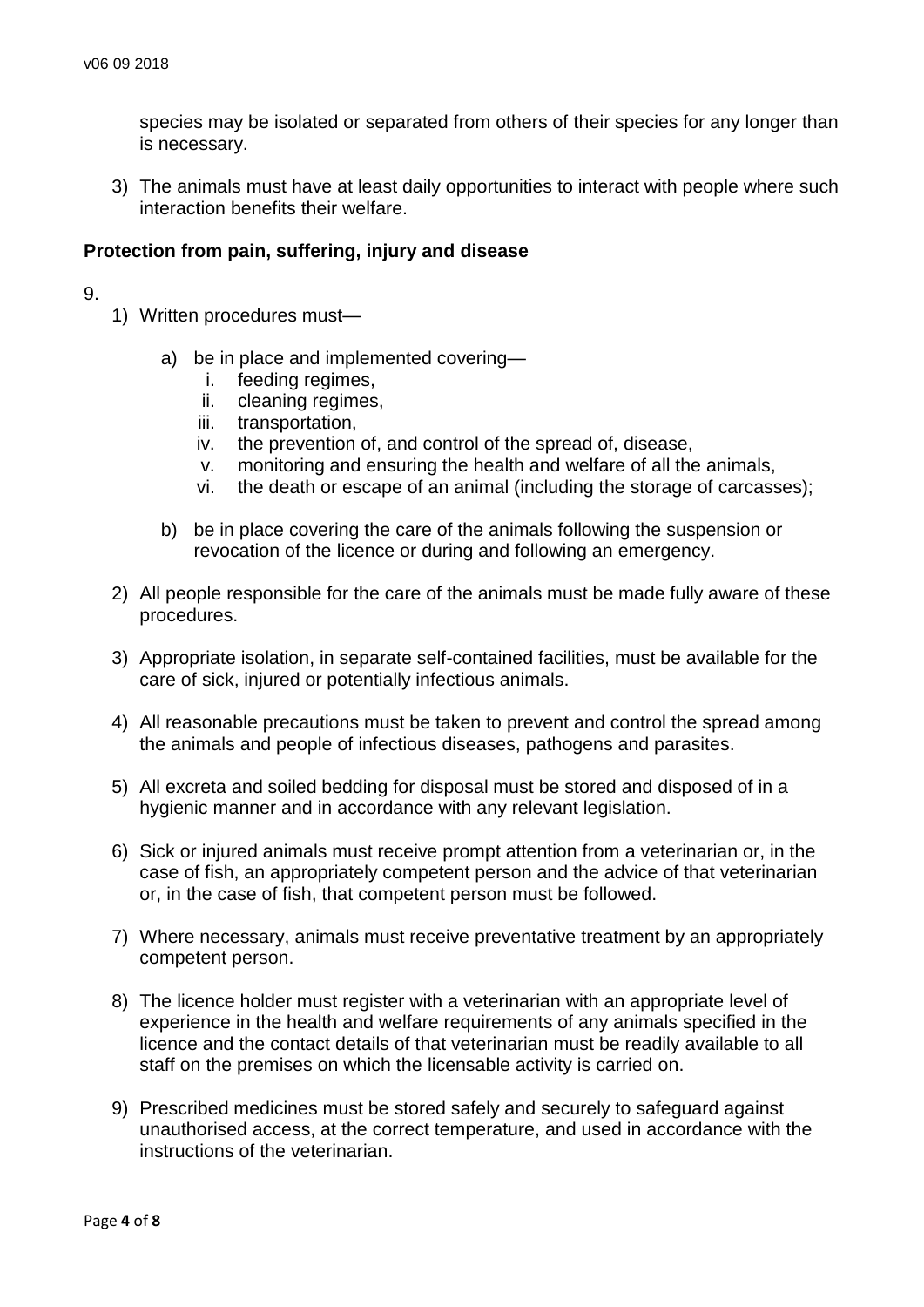- 10)Medicines other than prescribed medicines must be stored, used and disposed of in accordance with the instructions of the manufacturer or veterinarian.
- 11)Cleaning products must be suitable, safe and effective against pathogens that pose a risk to the animals and must be used, stored and disposed of in accordance with the manufacturer's instructions and used in a way which prevents distress or suffering of the animals.
- 12)No person may euthanase an animal except a veterinarian or a person who has been authorised by a veterinarian as competent for such purpose or
	- a) in the case of fish, a person who is competent for such purpose;
	- b) in the case of horses, a person who is competent, and who holds a licence or certificate, for such purpose.
- 13)All animals must be checked at least once daily and more regularly as necessary to check for any signs of pain, suffering, injury, disease or abnormal behaviour and vulnerable animals must be checked more frequently.
- 14)Any signs of pain, suffering, injury, disease or abnormal behaviour must be recorded and the advice and further advice (if necessary) of a veterinarian (or in the case of fish, of an appropriately competent person) must be sought and followed.

### **Emergencies**

- 10.
	- 1) A written emergency plan, acceptable to the local authority, must be in place, known and available to all the staff on the premises on which the licensable activity is carried on, and followed where necessary to ensure appropriate steps are taken to protect all the people and animals on the premises in case of fire or in case of breakdowns of essential heating, ventilation and aeration or filtration systems or other emergencies.
	- 2) The plan must include details of the emergency measures to be taken for the extrication of the animals should the premises become uninhabitable and an emergency telephone list that includes the fire service and police.
	- 3) External doors and gates must be lockable.
	- 4) A designated key holder with access to all animal areas must at all times be within reasonable travel distance of the premises and available to attend in an emergency.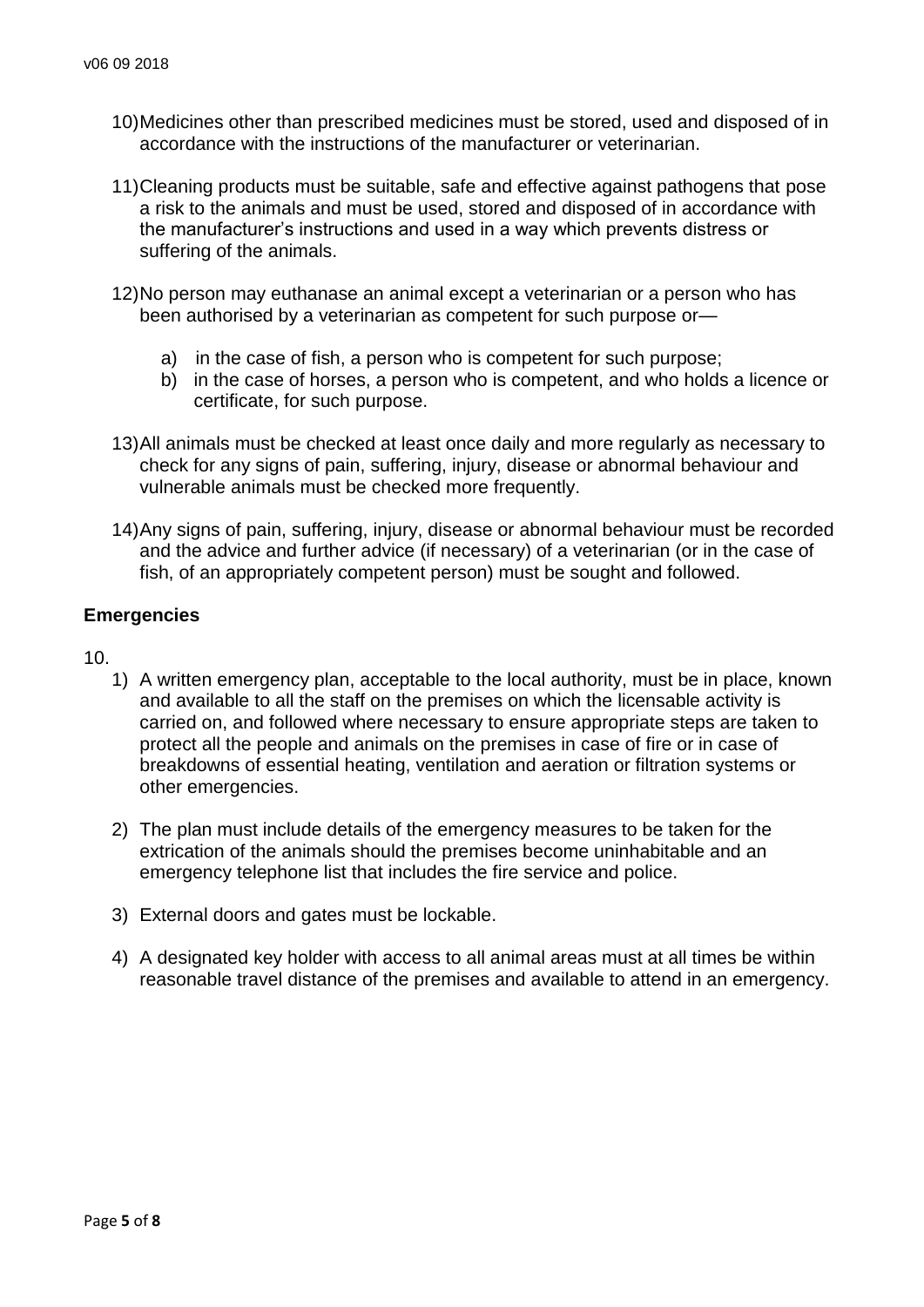# The Animal Welfare (Licensing of Activities Involving Animals) (England) Regulations 2018

SCHEDULE 4: Part 1

# **Specific conditions: providing boarding for cats**

#### **Interpretation**

1. In this Part—

"cat unit" means the physical structure and area that comprises a sleeping area and an exercise run;

"exercise run" means an enclosed area forming part of the cat unit attached to and with direct and permanent access to the sleeping area:

"premises" means the premises on which the licensable activity of providing boarding for cats is carried on.

## **Suitable environment**

2.

- 1) Cats within the premises must be prevented from coming into direct contact with other animals from outside the premises.
- 2) There must be a safe, secure, waterproof roof over the entire cat unit.
- 3) A cat unit may only be shared by cats from the same household.
- 4) Communal exercise areas are not permitted.
- 5) Each cat unit must be clearly numbered and there must be a system in place which ensures that information about the cat or cats in each cat unit is available to all staff and any inspector.
- 6) Each cat unit must provide the cat with sufficient space to
	- a) walk,
	- b) turn around,
	- c) stand on its hind legs,
	- d) hold its tail erect,
	- e) climb,
	- f) rest on the elevated area, and
	- g) lie down fully stretched out, without touching another cat or the walls.
- 7) Each cat unit must have sufficient space for each cat to sit, rest, eat and drink away from the area where it urinates and defecates.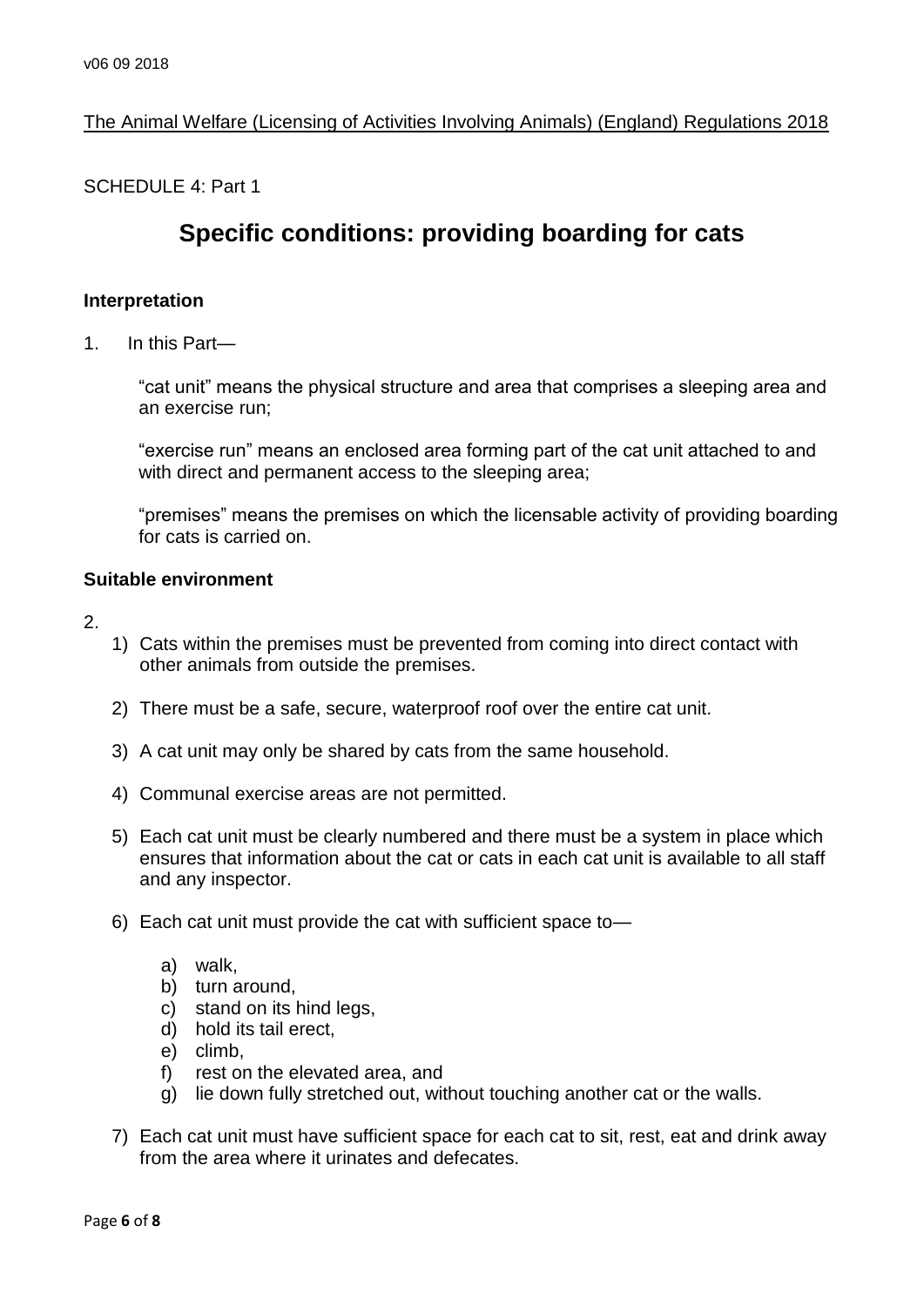- 8) Cats must have constant access to their sleeping area.
- 9) A litter tray and safe and absorbent litter material must be provided at all times in each cat unit and litter trays must be regularly cleaned and disinfected.
- 10)Each cat unit must include an elevated area.
- 11)Adjoining cat units must have solid barriers covering the full height and full width of the adjoining wall.
- 12)Any gaps between cat units must be a minimum of 0.6 metres wide.
- 13)Any cat taken out of a cat unit must be secured in a suitable carrier.
- 14)The sleeping area must form part of the cat unit and be free from draughts.

#### **Monitoring of behaviour and training of cats**

- 3.
- 1) There must be an area within each cat unit in which the cat can avoid seeing other cats and people outside the cat unit if it so chooses.
- 2) Each cat unit must include a facility for scratching and any surface within a cat unit available for scratching must either be disinfected between uses by different cats or disposed of.
- 3) All cats must be provided with toys or feeding enrichment (or both) unless advice from a veterinarian suggests otherwise.
- 4) All toys and other enrichment items must be checked daily to ensure they remain safe and must be cleaned and disinfected at least weekly.

### **Records**

- 4. A register must be kept of all the cats on the premises which must include
	- a) the dates of each cat's arrival and departure,
	- b) each cat's name, age, sex, neuter status and a description of it or its breed,
	- c) each cat's microchip number, where applicable,
	- d) the number of any cats from the same household,
	- e) a record of which cats (if any) are from the same household,
	- f) the name, postal address, telephone number (if any) and email address (if any) of the owner of each cat and emergency contact details,
	- g) in relation to each cat, the name, postal address, telephone number and email address of a local contact in an emergency,
	- h) the name and contact details of each cat's normal veterinarian and details of any insurance relating to the cat,
	- i) details of each cat's relevant medical and behavioural history, including details of any treatment administered against parasites and restrictions on exercise,